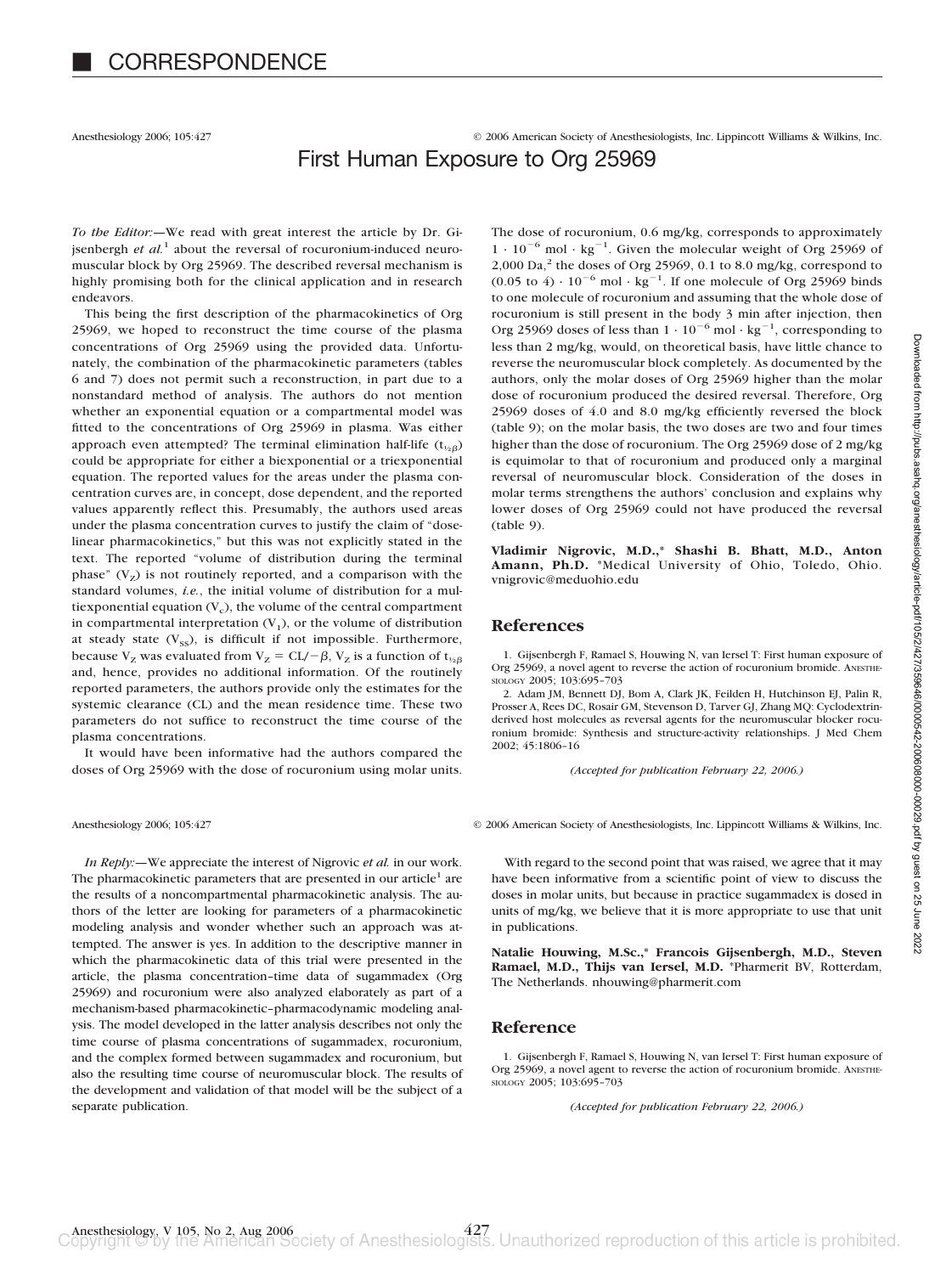Anesthesiology 2006; 105:428 © 2006 American Society of Anesthesiologists, Inc. Lippincott Williams & Wilkins, Inc.

# Systemic Thromboses after Cardiopulmonary Bypass: Is It Thrombin or Antithrombin?

*To the Editor:—*We read with interest two case reports of fatal thrombotic complications after cardiopulmonary bypass.<sup>1,2</sup> However, there are several unclear issues that the readers should become aware of. First, it is not clear whether adequate heparin levels were maintained during cardiopulmonary bypass (CPB) because activated clotting time (greater than  $400 - 600$  s<sup>\*</sup>) does not necessarily reflect the efficacy of heparin anticoagulation.<sup>3</sup>

Heparin insensitivity due to antithrombin deficiency may be masked by thrombocytopenia, hypofibrinogenemia, or other coagulation factor defects. At our institution, we administer hourly bolus doses of 100 U/kg heparin during CPB to prevent the decrease of plasma heparin levels. Furthermore, we frequently replete antithrombin during prolonged CPB (approximately 3 h) in suspected antithrombin-deficient cases by adding fresh frozen plasma or antithrombin concentrate (Thrombate III®; Talecris Biotherapeutics, Research Triangle Park, NC). We have previously shown that reduced antithrombin levels greatly enhance the rate and peak level of thrombin generation.<sup>4</sup> In patients with endocarditis, prolonged CPB, or both, plasma antithrombin levels may become critically low.<sup>5</sup> Intravascular fluidity, however, may be maintained by the balance between low procoagulant (fibrinogen, platelet) and low anticoagulant levels (antithrombin, protein C and S, thrombomodulin). Under such conditions consistent with disseminated intravascular coagulopathy, one may observe bleeding tendency. In both cases that the authors described, the administration of hemostatic blood products, platelet concentrate,<sup>1</sup> and cryoprecipitate<sup>2</sup> after heparin reversal seemed to have triggered thrombotic complications. Rapid extensions of thrombi suggest that uncontrolled "thrombin generation" occurred, and it is questionable whether thrombi could have been quickly dissolved by endogenous fibrinolytic system even in the absence of aprotinin or other antifibrinolytic agents.<sup>6</sup> In the case of afibrinogenemia referenced by the authors, it is possible that normal anticoagulant function and short CPB time (36 min) limited thrombus formation locally (*i.e.*, graft occlusion) without systemic thrombus extension.7

To further stress the importance of adequate anticoagulation, the incidence of deep venous thromboses does not seem to be increased with intraoperative use of aprotinin in the orthopedic surgery when prophylaxis for deep venous thromboses (*e.g.*, low-molecular-weight heparin) is implemented.<sup>8</sup> These two catastrophic cases highlight the importance of balancing procoagulant and anticoagulant components of coagulation to achieve localized hemostasis while avoiding thrombotic complications. Further clinical trials must be conducted to improve our current anticoagulant strategy.<sup>9</sup>

**Kenichi A. Tanaka, M.D.† Roman Sniecinski, M.D.** †Emory University School of Medicine, Atlanta, Georgia. kenichi.tanaka@emoryhealthcare.org

# **References**

1. Augoustides JG, Lin J, Gambone AJ, Cheung AT: Fatal thrombosis in an adult after thoracoabdominal aneurysm repair with aprotinin and deep hypothermic circulatory arrest. ANESTHESIOLOGY 2005; 103:215–6

2. Augoustides JG, Kilbaugh T, Harris H, Glick JH, Acker M, Savino JS: Fatal thrombosis after mitral valve replacement for endocarditis: Aprotinin and disseminated intravascular coagulation (letter). ANESTHESIOLOGY 2006; 104:213

3. Despotis GJ, Joist JH, Hogue CW Jr, Alsoufiev A, Kater K, Goodnough LT, Santoro SA, Spitznagel E, Rosenblum M, Lappas DG: The impact of heparin concentration and activated clotting time monitoring on blood conservation: A prospective, randomized evaluation in patients undergoing cardiac operation. J Thorac Cardiovasc Surg 1995; 110:46–54

4. Tanaka KA, Szlam F, Katori N, Sato N, Vega JD, Levy JH: The effects of argatroban on thrombin generation and hemostatic activation *in vitro*. Anesth Analg 2004; 99:1283–9

5. Heindel SW, Mill MR, Freid EB, Valley RD, White GC II, Norfleet EA: Fatal thrombosis associated with a hemi-Fontan procedure, heparin-protamine reversal, and aprotinin. ANESTHESIOLOGY 2001; 94:369-71

6. Fanashawe MP, Shore-Lesserson L, Reich DL: Two cases of fatal thrombosis after aminocaproic acid therapy and deep hypothermic circulatory arrest. ANES-THESIOLOGY 2001; 95:1525–7

7. Chun R, Poon MC, Haigh J, Seal D, Donahue B, Royston D: Case 1-2005: Cardiac surgery in congenital afibrinogenemia with thrombo-occlusive disease. J Cardiothorac Vasc Anesth 2005; 19:109–17

8. Shiga T, Wajima Z, Inoue T, Sakamoto A: Aprotinin in major orthopedic surgery: A systematic review of randomized controlled trials. Anesth Analg 2005; 101:1602–7

9. Avidan MS, Levy JH, Scholz J, Delphin E, Rosseel PM, Howie MB, Gratz I, Bush CR, Skubas N, Aldea GS, Licina M, Bonfiglio LJ, Kajdasz DK, Ott E, Despotis GJ: A phase III, double-blind, placebo-controlled, multicenter study on the efficacy of recombinant human antithrombin in heparin-resistant patients scheduled to undergo cardiac surgery necessitating cardiopulmonary bypass. ANESTHESIOLOGY 2005; 102:276–84

*(Accepted for publication April 25, 2006.)*

Anesthesiology 2006; 105:428-9 © 2006 American Society of Anesthesiologists, Inc. Lippincott Williams & Wilkins, Inc.

*In Reply:—*I thank Drs. Tanaka and Sniecinski for their comments on our two reports of systemic thrombosis after cardiopulmonary bypass associated with aprotinin.<sup>1,2</sup> They point out the possible role of antithrombin deficiency in these scenarios: This is applicable, given the settings of endocarditis, disseminated intravascular coagulation, and prolonged cardiopulmonary bypass.<sup>1,2</sup> In the presence of antithrombin deficiency, overall thrombin production is increased.<sup>3</sup> This thrombin excess could be a factor in the rapid development of systemic thrombosis described. $^{1,2}$ 

How do we integrate these observations into clinical practice? Clearly, we still lack adequate data to proceed. Bolus heparin therapy in the setting of aprotinin monitored with appropriate activated clotting time is an established standard for cardiopulmonary bypass, including deep hypothermic circulatory arrest, as the authors point out in their footnote. Furthermore, we have a large experience with this technique, including in deep hypothermic circulatory arrest.<sup>4-6</sup> To my knowledge, there is no case report of this phenomenon with bolus heparin therapy titrated to heparin level. Of course, on the basis of case reports, no comparisons can be inferred between these two standards of care with respect to this kind of event.

Systemic thrombosis after cardiopulmonary bypass is very uncommon in the presence of standardized heparin therapy. It has also been reported in the pediatric population and in the presence of aminocaproic acid.7,8 A common feature in these reports is that the onset of thrombosis is shortly after heparin reversal with protamine, often in the setting of blood component transfusion to correct ongoing bleeding.

The exact etiology of this rare, but catastrophic event is probably

Dr. Tanaka is a former recipient of the Bayer Hemostasis Research Grant (West Haven, Connecticut).

According to the aprotinin product insert, activated clotting time should be maintained at greater than 480 s (kaolin) or 750 s (celite). Heparin administration may be (1) fixed dosing (initial heparin  $>$  350 U/kg plus supplemental dose(s) on CPB) or (2) heparin-protamine titration (Hepcon® system; Medtronic, Minneapolis, MN) to maintain heparin level above 2.7 U/ml.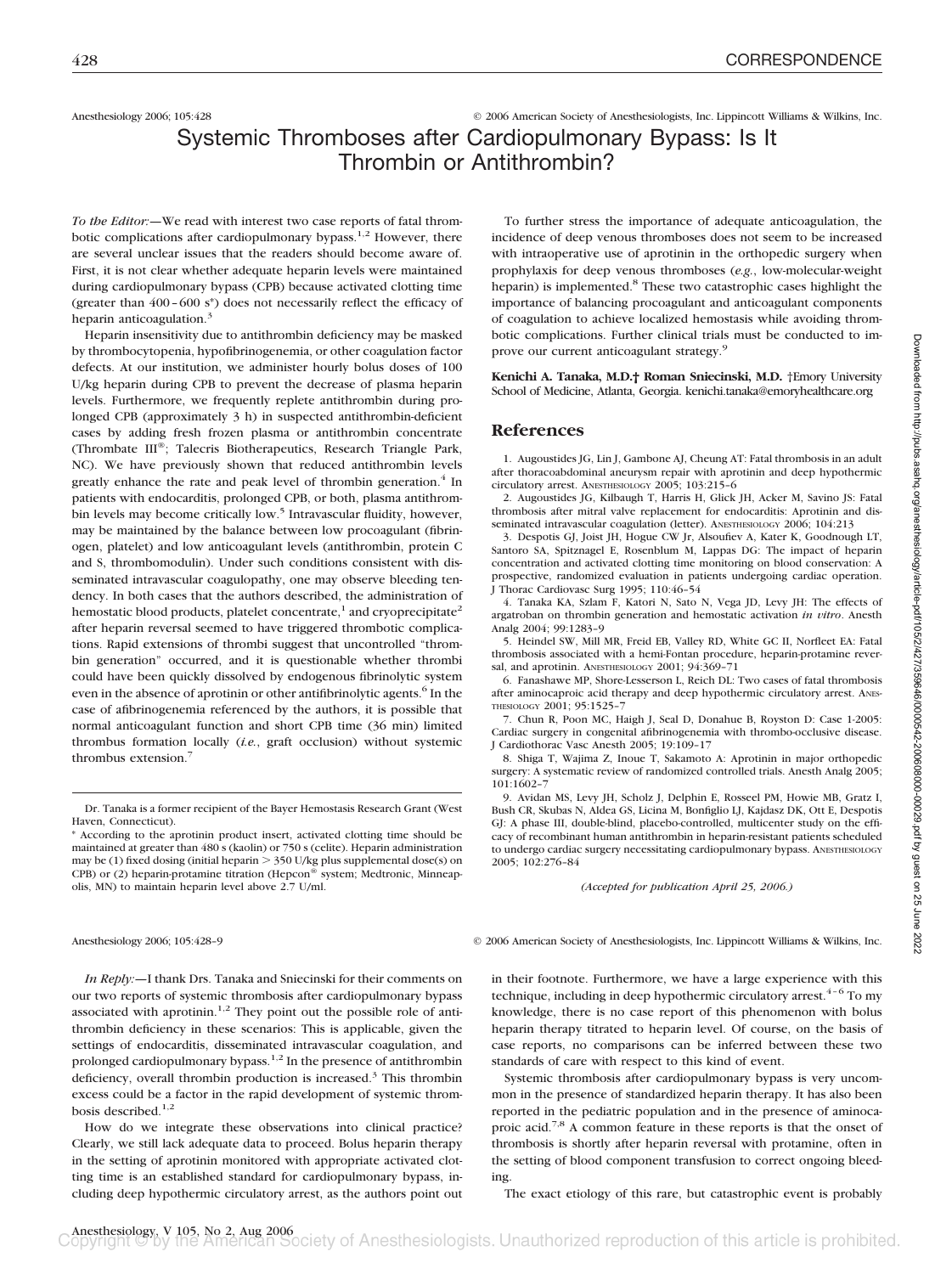multifactorial, including genetic factors such as factor V Leiden.<sup>9</sup> Antithrombin deficiency may be another factor in this multifactorial etiology. The role of aprotinin is still to be elucidated, because there is recent evidence of an association with thrombotic risk after cardiopulmonary bypass.<sup>10</sup> This area of endeavor is limited not only by a rare incidence and complex etiology, but also by a lack of real-time objective coagulation monitoring data. This information would allow analysis of the coagulation/anticoagulation imbalance to localize the lesion and direct further inquiry.

The role of antithrombin deficiency should also be interpreted in light of the thrombin inhibitor. Until recently, heparin, an indirect thrombin inhibitor, was the main anticoagulant for cardiopulmonary bypass. This will certainly shift in the future, given the arrival of bivalirudin, a direct thrombin inhibitor, as a clinical alternative to heparin for cardiac surgery with and without cardiopulmonary bypass.11,12

Drs. Tanaka and Sniecinski have correctly highlighted antithrombin deficiency as a possible component in the etiology of systemic thrombosis after cardiopulmonary bypass. The continuing incidence of these rare, but catastrophic cases highlights the clinical necessity for better data, perhaps in the form of an international registry. This would provide a platform for further clinical trials to refine our coagulation management of cardiopulmonary bypass and improve perioperative outcomes for our patients.

**John G. T. Augoustides, M.D., F.A.S.E.,** Hospital of the University of Pennsylvania, Philadelphia, Pennsylvania. yiandoc@hotmail.com

# **References**

1. Augoustides JG, Lin J, Gambone AJ, Cheung AT: Fatal thrombosis in an adult after thoracoabdominal aneurysm repair with aprotinin and deep hypothermic circulatory arrest. ANESTHESIOLOGY 2005; 103:215–6

2. Augoustides JG, Kilbaugh T, Harris H, Glick JH, Acker M, Savino JS: Fatal

thrombosis after mitral valve replacement for endocarditis: Aprotinin and disseminated intravascular coagulation (letter). ANESTHESIOLOGY 2006; 104:213

3. Tanaka KA, Szlam F, Katori N, Sato N, Vega JD, Levy JH: The effects of argatroban on thrombin generation and hemostatic activation *in vitro*. Anesth Analg 2004; 99:1283–9

4. Augoustides JG, Floyd TF, McGarvey M, Ochroch EA, Pochettino A, Fulford S, Gambone AJ, Weiner J, Raman S, Savino JS, Bavaria JE, Jobes DR: Major clinical outcomes in adults undergoing thoracic aortic surgery requiring deep hypothermic circulatory arrest: Quantification of organ-based perioperative outcome and detection of opportunities for perioperative intervention. J Cardiothorac Vasc Anesth 2005; 19:446–52

5. Appoo JJ, Augoustides JG, Pochettino A, Savino JS, McGarvey M, Cowie D, Gambone AJ, Harris H, Cheung AT, Bavaria JE: Perioperative outcome in adults undergoing elective deep hypothermic circulatory arrest with retrograde cerebral perfusion in proximal aortic arch repair: Evaluation of protocol-based care. J Cardiothorac Vasc Anesth 2006; 20:3–7

6. Augoustides JG, Pochettino A, Ochroch EA, Cowie D, McGarvey ML, Weiner J, Gambone AJ, Pinchasik D, Cheung AT, Bavaria JE: Clinical predictors for prolonged intensive care unit care stay in adults undergoing thoracic aortic surgery requiring deep hypothermic circulatory arrest. J Cardiothorac Vasc Anesth 2006; 20:8–13

7. Heindel SW, Mill MR, Freid EB, Valley RD, White GC II, Norfleet EA: Fatal thrombosis associated with a hemi-Fontan procedure, heparin-protamine reversal, and aprotinin. ANESTHESIOLOGY 2001; 94:369-71

8. Fanashawe MP: Shore-Lesserson L, Reich DL: Two cases of fatal thrombosis after aminocaproic acid therapy and deep hypothermic circulatory arrest. ANES-THESIOLOGY 2001; 95:1525–7

9. Donahue BS: The response to activated protein C after cardiopulmonary bypass: Impact of factor V Leiden. Anesth Analg 2004; 99:1598–603

10. Mangano DT, Tudor IC, Dietzel C, Multicenter Study of Perioperative Ischemia Research Group, Ischemia and Education Foundation: The risk associated with aprotinin in cardiac surgery. N Engl J Med 2006; 354:353–65

11. Smedira N, Dyke CM, Koster A, Jurmann M, Bhatia DS, Hu T, McCarthy HL, Lincoff M, Spiess B, Aronson S: Anticoagulation with bivalirudin for off-pump coronary artery bypass grafting: The results of the Evolution-Off study. J Thorac Cardiovasc Surg 2006; 131:686–92

12. Dyke CM, Smedira N, Koster A, Aronson S, McCarthy HL, Kirschner R, Spiess B: A comparison of bivalirudin to heparin with protamine reversal in patients undergoing cardiac surgery with cardiopulmonary bypass: The Evolution-On study. J Thorac Cardiovasc Surg 2006; 131:533–9

*(Accepted for publication April 25, 2006.)*

Anesthesiology 2006; 105:429 © 2006 American Society of Anesthesiologists, Inc. Lippincott Williams & Wilkins, Inc. Implicit Memory during Isoflurane Anesthesia

*To the Editor:—*We read with interest the article by Iselin-Chaves *et al.*<sup>1</sup> in which implicit learning was studied during general anesthesia. Forty words were played 25 times during anesthesia, and each played word was associated with a Bispectral Index (BIS) value recorded at the moment the word was played. The authors showed that implicit learning persists for words played during light (BIS 61– 80) and adequate anesthesia (BIS 41-60) but not during deep anesthesia (BIS 21– 40). Because the words were repeated 25 times throughout anesthesia, each word was associated with 25 BIS values for each patients, and it is not clear wether the authors, to classify each word in a BIS category  $(21-40, 41-60, or 61-80)$ , used the mean of the 25 BIS values or used the BIS range of these 25 values to be associated with each word. If the mean BIS value was used, it is possible that some of the word presentations have been played at a higher BIS value than stated in the study. So implicit learning presented as occurring at a BIS below 60 may actually have occurred at a higher BIS.

Moreover, the time for BIS processing was not taken into account; this processing is responsible for a 15- to 30-s delay between raw electroencephalogram recordings and BIS value display (depending on the "BIS Smoothing Rate" setup).<sup>2</sup> So each BIS value associated with a word should have actually been associated with the word played 15–30 s earlier. This could have changed the assumption that implicit learning occurs with a BIS below 60. Indeed, during word presentation, BIS was above 60 during 18.5% of the time, which is far from what can be considered as an adequate anesthesia as stated in the article.

**Pierre-Yves Lequeux, M.D.,\* Gilbert Bejjani, M.D., Hicham Sekkat, M.D.** \*Centre Hospitalier Universitaire-Tivoli, La Louviere, Belgium. pilequeu@ulb.ac.be

### **References**

1. Iselin-Chaves IA, Willems SJ, Jermann FC, Forster A, Adam SR, Van der Linden M: Investigation of implicit memory during isoflurane anesthesia for elective surgery using the process dissociation procedure. ANESTHESIOLOGY 2005; 103:925–33

2. A-2000 Bispectral Index (BIS) Monitoring System: Operating Manual. Newton, MA, Aspect Medical Systems, 2004, chapter 3.4.2, pp 3–10

*(Accepted for publication April 25, 2006.)*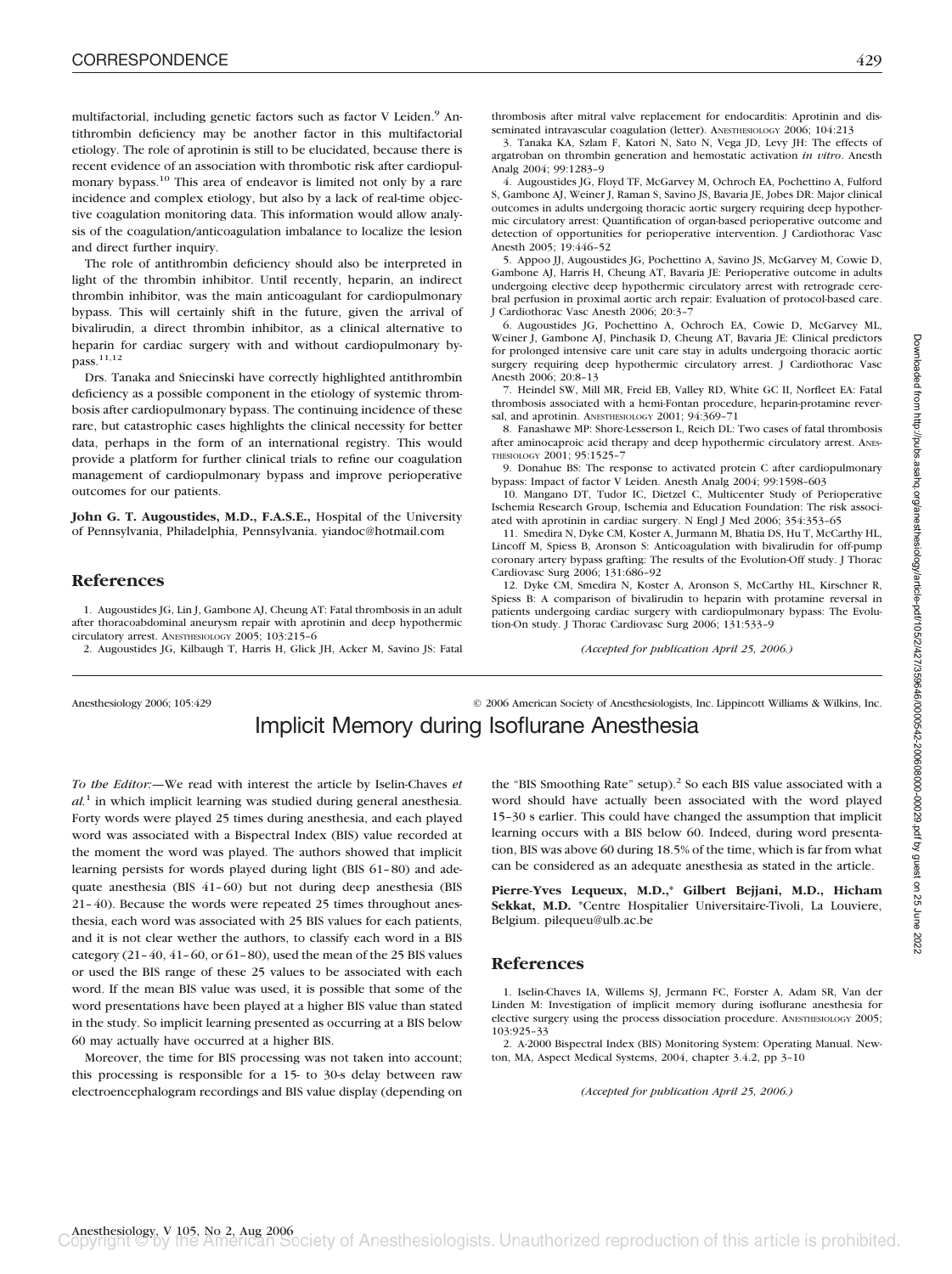*In Reply:—*We read with interest the comments by Lequeux *et al.* about our article, $<sup>1</sup>$  and we agree with them. As mentioned in the</sup> Discussion, our positive memory results, even with adequate anesthesia, may be related to learning during a period of lighter anesthesia that was "missed" by our Bispectral Index (BIS) recording and also by our BIS analysis. More precisely, to classify each word in a BIS category, we used the mean of the BIS values associated with each word played during anesthesia. Therefore, it is possible that some of the words have been played at a higher BIS value than reported in the study. Moreover, as suggested by Lequeux *et al.*, because of the time requirement for BIS processing, the first BIS values associated with a word should have been associated with the word played earlier. We have thus reanalyzed our data regarding memory performance for the different levels of anesthesia, eliminating the BIS values associated with the 30 first seconds of each word presentation. Moreover, we have considered only the highest value of BIS associated with each word (and not the mean of BIS values). These "Maximal BIS" values were categorized as BIS 21-40, 41-60, and 61-80, and memory scores (C and A) were recalculated. We globally replicated our results despite these changes. That is, we found no evidence of memory during deep anesthesia (BIS 21-40, C =  $0.05 \pm 0.1$  and A =  $0.09 \pm 0.14$ ). However, memory for words was significant during adequate anesthesia (BIS 41-60), with a

### Anesthesiology 2006; 105:430 © 2006 American Society of Anesthesiologists, Inc. Lippincott Williams & Wilkins, Inc.

significant contribution of implicit memory, because the automatic influence score was significantly greater than the base rate ( $P \le 0.05$ ;  $A = 0.18 \pm 0.19$ ). During light anesthesia (BIS 61–80), the automatic influence was greater than the base rate, but not significantly  $(P =$ 0.09;  $A = 0.17 \pm 0.17$ ). However, this nearly significant result for light anesthesia can be explained by the insufficient number of words that could be included in this analysis of memory performance. Finally, we found no evidence of explicit memory contribution regardless of the level of anesthesia (C =  $0.04 \pm 0.09$  at BIS 41–60 and C =  $0.04 \pm 0.09$ at BIS 61– 80). This last analysis emphasizes the necessity of further investigations on persistence of implicit memory during light and adequate anesthesia.

Irène A. Iselin-Chaves, M.D.,\* Sylvie J. Willems, Ph.D. \*University Hospital of Geneva, Geneva, Switzerland. irene.iselin-chaves@hcuge.ch

# **Reference**

1. Iselin-Chaves IA, Willems SJ, Jermann FC, Forster A, Adam SR, Van der Linden M: Investigation of implicit memory during isoflurane anesthesia for elective surgery using the process dissociation procedure ANESTHESIOLOGY 2005; 103:925–33

*(Accepted for publication April 25, 2006.)*

# Anesthesiology 2006; 105:430 © 2006 American Society of Anesthesiologists, Inc. Lippincott Williams & Wilkins, Inc. Succinylcholine-induced Hyperkalemia

*To the Editor:*—Drs. Martyn and Richtsfeld<sup>1</sup> have provided a great deal of useful information in their recent review article titled "Succinylcholine-induced Hyperkalemia in Acquired Pathologic States." However, clarification is warranted regarding their statement concerning my 2000 case report of a patient who developed succinylcholine-induced hyperkalemia.<sup>2</sup> Martyn and Richtsfeld state, "Another report of hyperkalemia with succinylcholine implicating pancreatitis as the etiologic factor actually had an upper motor neuron lesion of several weeks' duration." Actually, in my article, little attempt was made to implicate pancreatitis as the causal pathologic state. As was stated in my report, the patient's upper motor neuron lesion was a traumatic cervical spine injury that occurred 14 months, rather than several weeks, before the hyperkalemic response to succinylcholine. The discussion that followed was meant to challenge the traditional views of how long extrajunctional neuromuscular receptors persist after traumatic upper motor neuron injury. In their review, Martyn and Richtsfeld have provided important information regarding the duration of these changes in acquired states. Importantly, they have made clear succinylcholine's potential morbidity when used in critically ill patients who experience muscle atrophy, whether due to pharmacologic denervation or bed rest from critical illness (our patient had been critically ill for approximately 30 days and, in retrospect, resulting muscle atrophy was the most likely etiology of the patient's hyperkalemic response.) The question that cannot be answered definitively by the review article of Martyn and Richtsfeld is, at what point does the risk/benefit ratio of a medication become unacceptable? As the potential morbidity of a therapy increases, the indications for that therapy become narrower. However, it remains difficult to determine when the risk of a therapy becomes absolutely prohibitive. My case report

presented the conundrum of an obese, hypoxemic, uncooperative patient who required tracheal intubation and who, by examination, had a potentially difficult airway. This type of patient encounter occurs sporadically and unpredictably and cannot be studied prospectively in any meaningful way. In 22 yr of clinical practice, I have personally witnessed several near airway catastrophes that followed the alternative use of long-acting nondepolarizing muscle relaxants in similar situations. Therefore, I continue to express the opinion offered in the last paragraph of my case report: "Recognizing that the hyperkalemic response to succinylcholine is unpredictable and that there are currently no criteria to establish those definitively at risk, it is uncertain that alternative administration of a long-acting nondepolarizing muscle relaxant would result in less overall morbidity when administered to a series of patients under similar circumstances." Unfortunately, clinicians will continue to face these difficult therapeutic decisions, albeit with more wisdom instilled by the work of Martyn and Richtsfeld and others.

**J. Mark Matthews, M.D.,** University of Missouri and St. Luke's Hospital, Kansas City, Missouri. jmarkmatthews1@earthlink.net

## **References**

1. Martyn JAJ, Richtsfeld M: Succinylcholine-induced hyperkalemia in acquired pathologic states: Etiologic factors and molecular mechanisms. ANESTHESI-OLOGY 2006; 104:158–69

2. Matthews JM: Succinylcholine-induced hyperkalemia and rhabdomyolysis in a patient with necrotizing pancreatitis. Anesth Analg 2000; 91:1552–4

*(Accepted for publication May 1, 2006.)*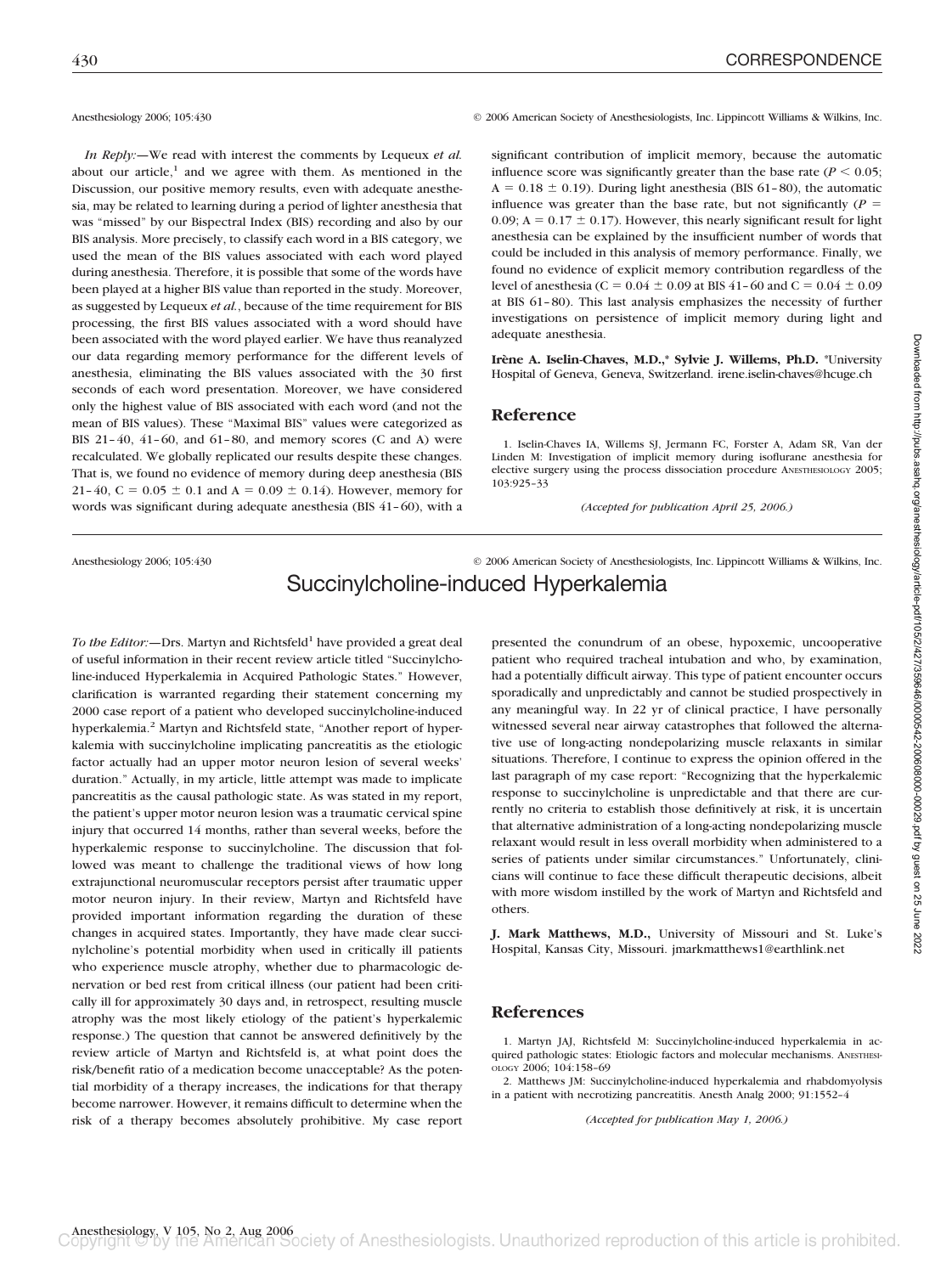Anesthesiology 2006; 105:431 © 2006 American Society of Anesthesiologists, Inc. Lippincott Williams & Wilkins, Inc.

*In Reply:*—Dr. Matthews takes exception to a statement in the review<sup>1</sup> that refers to his publication.<sup>2</sup> The statement reads as follows: "Another report of hyperkalemia with succinylcholine implicating pancreatitis as the etiologic factor actually had an upper motor neuron lesion of several weeks' duration." Dr. Matthews claims that little attempt was made to implicate pancreatitis as the causal pathologic state in their case report.

His report<sup>2</sup> is titled "Succinylcholine-induced Hyperkalemia and Rhabdomyolysis in a Patient with Necrotizing Pancreatitis." The end of the first paragraph of that report makes the following statement: "We report a case of succinylcholine-induced hyperkalemic cardiac arrest and subsequent myoglobinemic renal failure occurring in a patient with severe necrotizing pancreatitis." Based on these statements, I concluded that pancreatitis was being implicated as the etiologic factor for the hyperkalemic response.

The risk– benefit ratio of the utility of a drug cannot be generalized and applied to all clinical situations. The decision to proceed or not with the administration of the drug (succinylcholine) has to be individualized based on the available information at that time for that patient with repeated evaluation of the situation with change of time and clinical scenario. Dr. Matthews had firsthand information and opportunity to evaluate the patient and, having weighed the pros and cons of the risks and benefits, decided to use succinylcholine. One cannot question that judgment call. He, in fact, considered alternative approaches, including fiberoptic and blind nasal approaches to intubation. However, it is stated, "titration of alternative drug, such as propofol, was felt to be too time consuming."<sup>2</sup>

Regardless of whether neuronal lesion is of several weeks' or several months' duration, succinylcholine-induced hyperkalemia has been observed after full recovery of motor function.<sup>3,4</sup> In the patient described, Dr. Matthews noted that residual spasticity was still present and the patient needed the use of a cane to ambulate. This patient was initially intubated because of respiratory failure on the fifth day of admission with no adverse events. The report does not provide an account of what drugs were used to facilitate intubation the first time. Was a relaxant used at all? If not, how was the intubation achieved in this obese, hypoxemic, uncooperative patient? These data would have clarified the limitations and advantages of the technique used, and whether in fact the residual effects of spinal contusion were still present, if succinylcholine was used the first time. Unfortunately, only the intubation technique used the second time is reported.

Gronert and Theye<sup>5</sup> wrote the first review of succinylcholine-induced hyperkalemia in ANESTHESIOLOGY in 1975. Almost two decades later, based on new and relevant information, the subject was comprehensively reviewed in 1992.<sup>6</sup> Information regarding acetylcholine receptor (AChR), its isoforms, and their responses to agonists and antagonists continues to

David C. Warltier, M.D., Ph.D., served as Handling Editor for this exchange.

accumulate. This was the basis for the recent review.<sup>1</sup> During his 22 yr of clinical practice, Dr. Matthews has "personally witnessed several near airway catastrophes that followed the use of long-acting nondepolarizing relaxants in similar situations." In the case reported, the use of a depolarizing relaxant also had a catastrophic consequence. As demonstrated by the observations of Dr. Matthews, sometimes the choices deliberately made, with the best of intentions, can still result in adverse outcomes. Even 40 yr after the original reports of succinylcholine hyperkalemia, we are still uncertain, in some situations, whether it would be safe to administer or desist from succinylcholine. It is possible that persistent pancreatitis (or inflammation) by itself may up-regulate AChRs even in the absence of immobilization. Clinical observations, such as that of Matthews, and basic studies may answer these questions in the future and guide us better.

On another note, I wish to modify my thinking on a statement made on page 164 of the review. It states that 100 mg succinylcholine is capable of releasing 0.56 mm choline, a concentration outside the physiologic range and sufficient to activate  $\alpha$ 7 AChRs. We now realize that this approximate concentration of choline when redistributed would result in a much smaller concentration at the neuromuscular junction. Although this does not preclude the mechanism suggested for succinylcholine and its metabolites (succinylmonocholine and choline) to stimulate  $\alpha$ 7 AChRs, the importance of the latter in the stimulation of the  $\alpha$ 7 AChRs becomes less significant. I thank William J. Perkins, M.D. (Associate Professor, Department of Anesthesiology, Mayo Clinic College of Medicine, Rochester, Minnesota), for bringing to this to my attention on January 24, 2006, in a personal communication *via* e-mail.

**J. A. Jeevendra Martyn, M.D., F.R.C.A., F.C.C.M.,** Harvard Medical School, Massachusetts General Hospital, and Shriners Hospital for Children, Boston, Massachusetts. martyn@etherdome.mgh.harvard.edu

# **References**

1. Martyn JAJ, Richtsfeld M: Succinylcholine-induced hyperkalemia in acquired pathologic states: Etiologic factors and molecular mechanisms. ANESTHESI-OLOGY 2006; 104:158–69

2. Matthews JM: Succinylcholine-induced hyperkalemia and rhabdomyolysis in a patient with necrotizing pancreatitis. Anesth Analg 2000; 91:1552–4

3. Greenawalt JW III: Succinylcholine-induced hyperkalemia 8 weeks after a brief paraplegic episode. Anesth Analg 1992; 75:294–5

4. Feldman JM: Cardiac arrest after succinylcholine administration in a pregnant patient recovered from Guillain-Barré syndrome. ANESTHESIOLOGY 1990; 72: 942–4

5. Gronert GA, Theye RA: Pathophysiology of hyperkalemia induced by succinylcholine. ANESTHESIOLOGY 1975; 43:89–99

6. Martyn JAJ, White DA, Gronert GA, Jaffe RS, Ward JM: Up-and-down regulation of skeletal muscle acetylcholine receptors. ANESTHESIOLOGY 1992; 76:822–43

*(Accepted for publication May 1, 2006.)*

Anesthesiology 2006; 105:431–3 © 2006 American Society of Anesthesiologists, Inc. Lippincott Williams & Wilkins, Inc.

# Long-term Respiratory Depression Induced by Intrathecal Morphine Treatment for Chronic Neuropathic Pain

*To the Editor:—*Intrathecal opioid treatment has become a widely used approach in cancer and chronic pain, particularly for the treatment of patients with neuropathic pain, failed back syndrome, and mixed-type pain.1,2 In contrast to the frequent reports of respiratory depression after postoperative intrathecal or epidural opioid administration, $3-5$  there are

Support was provided solely from institutional and/or departmental sources.

only a few reports of severe drug-related complications under chronic intrathecal treatment using an intrathecal drug delivery system (IDDS) with a regular dosage. Particularly, to our knowledge, no case of a slowly increasing chronic respiratory depression after IDDS implantation has been reported.<sup>2,6-10</sup> We report the case of a 41-yr-old man referred to our pain clinic 6 yr after a motorcycle accident leading to a C4 –C7 root transection with attributed medullar and cervical plexus lesion. Despite implantation of an IDDS (Isomed-60-ml; Medtronic, Inc., Minneapolis,

Anesthesiology, V 105, No 2, Aug 2006<br> **Copyright** C by the American Society of Anesthesiologists. Unauthorized reproduction of this article is prohibited.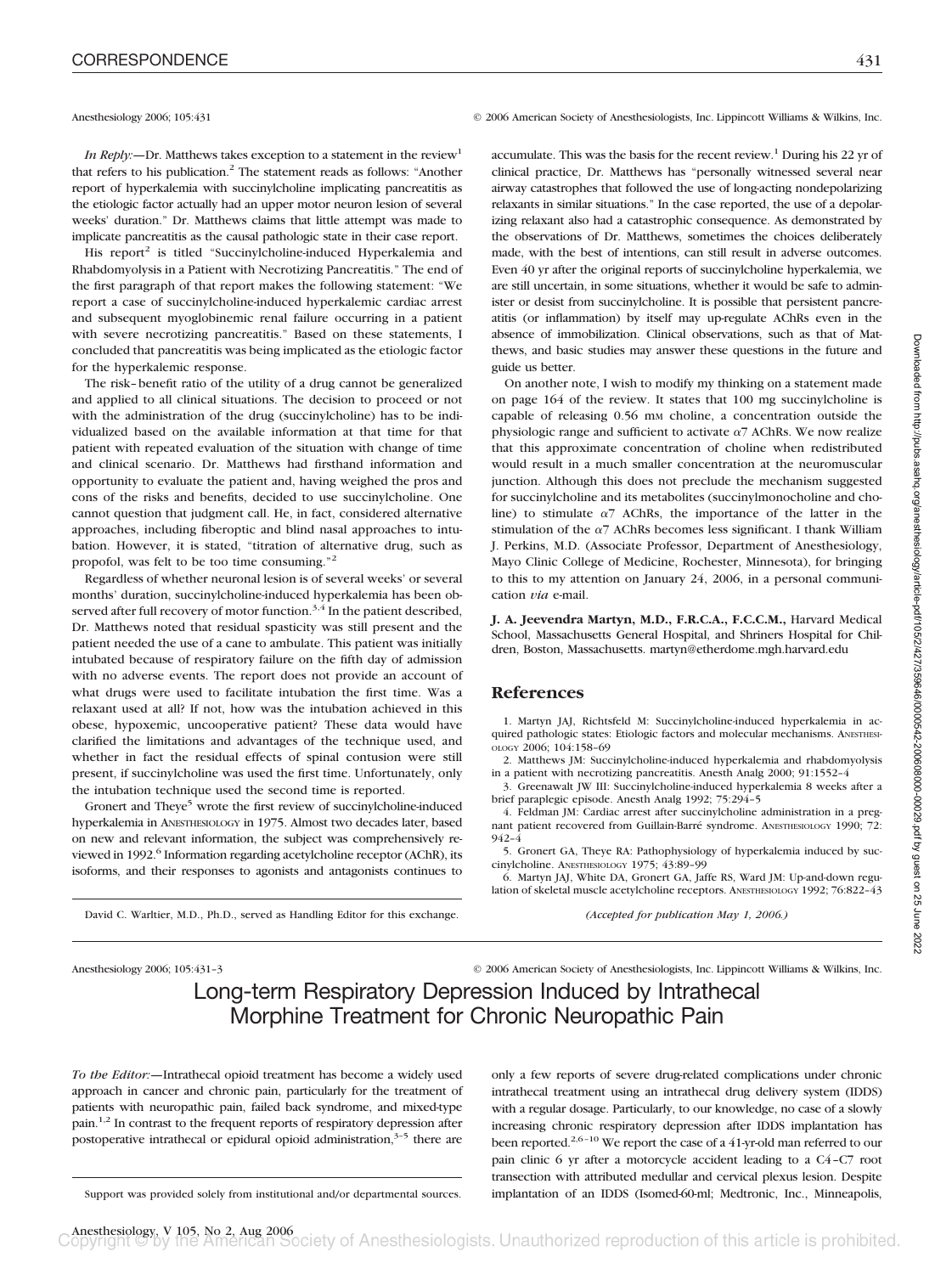

**Fig. 1. Chest x-ray.** *White arrows* **mark elevated left diaphragm.**  $C = \text{colon}$ .



**Fig. 2. Computerized, contrast-enhanced, multisliced tomography; coronary reconstruction.** *White arrows* **mark the right and left diaphragm; left side elevated diaphragmatic dome with** compression atelectasis (\*).  $A = a$ orta;  $L =$  liver;  $LV =$  left ventricle;  $RV =$  right ventricle.

MN) 8 months previously, he experienced intractable neuropathic pain, including deafferentation pain at the left upper limb, and tactile allodynia at the left chest after a coagulation of the dorsal root entry zone of the substantia gelatinosa (DREZ lesion) 1 yr ago. At time of presentation, the medication included 75 mg amitriptyline, 1,800 mg gabapentin, and an intrathecal infusion of 4 mg morphine per day since 1 yr. The pain relief was insufficient, with a mean pain level of 7 on a numeric rating scale (0 –10). In addition, the patient reported increasing dyspnea, severe fatigue, sleep disorder, and depressed mood during the past 8 months. He was unable to walk more than 10 m, he needed permanent administration of oxygen, and partly assisted ventilation (continuous positive airway pressure) became necessary during the past 6 months. The medical and

neurologic examination revealed a tired patient with complete paralysis of the left arm, accompanied by atrophy, anesthesia (C4 –C7), Horner syndrome, and tactile allodynia of the left chest. Chest x-ray and computed tomography of the chest demonstrated a left elevated diaphragm as a consequence of phrenic nerve paralysis (figs. 1 and 2). Arterial blood gas analysis revealed respiratory acidosis (in arterial blood: partial pressure of oxygen [Pa $o_2$ ], 47.0 mmHg; partial pressure of carbon dioxide [Pa $co_2$ ], 65.1 mmHg; pH, 7.33; base excess, 5.3 mM; saturation, 80%). Pain started immediately after the accident and was treated by several combinations of opioids and other analgesics, which the patient did not remember in detail. An IDDS was implanted in January 2004, with an initial daily dose of 14 mg morphine and 0.15 mg clonidine. Nearly 2 weeks later, catheter leakage and dislocation provoked a withdrawal syndrome, and after replacement of the catheter with the previous dose of morphine, cardiopulmonary resuscitation became necessary. The patient recovered completely from this intervention. Subsequently, the morphine dosage was reduced to 2 mg/day. The exact time course of dose changes within the following months is unknown, but the dose finally increased to 4 mg morphine per day. During these last months, the patient's psychiatric state and general condition worsened significantly.

Because of the psychological symptoms, particularly the severe tiredness and depressed mood, and the reduced pulmonary function, we suspected chronic opioid intoxication, and consequently the daily intrathecal morphine dose was reduced from 4 to 1 mg within 3 weeks and subsequently was switched to a concomitant oral medication (12 mg/day hydromorphone). In addition, 0.6 mg/day clonidine was substituted for 5 weeks, and pregabalin (300 mg/day) was substituted for gabapentin. Under this medication, the patient reported a considerable improvement in pain level, tiredness, and psychological state, and the dyspnea and respiratory function recovered to normal (in arterial blood: PaO<sub>2</sub>, 126.7) mmHg; Paco<sub>2</sub>, 41.8 mmHg; pH, 7.424; base excess, 2.8 mm; saturation, 98%). Obviously, the morphine effects on respiration were facilitated by (1) consequences of the accident, including phrenic nerve paralysis, elevation of the diaphragm, and atelectasis, and (2) the reduced vigilance after dose escalation. However, the key role of intrathecal morphine for the chronic deterioration of the patient's condition was proven by complete recovery not only of the tiredness and other psychiatric symptoms but also by return to normal in all respiratory parameters and the physical capacity after morphine reduction and change to oral opioid treatment.

One reason for this case presentation was the remarkable fact that all involved physicians (neurosurgeons, neurologists, rehabilitation and pain specialists) did not recognize the correlation of increasing morphine dose without any analgesic improvements, the increasing fatigue, exercise dyspnea, and the deterioration of pulmonary function step-by-step for several months although respiratory depression with intrathecal opioids is well known. The missing anticipation of respiratory risk under long-term intrathecal morphine medication is matched by missing precautions in the cited European and German guidelines. $11,12$  In consequence, physician awareness is apparently limited only to acute signs of intoxication (such as bradypnea, respiratory arrest). There is an increasing number of reports such as this one revealing potentially life-threatening side effects or persistent neurologic sequelae of IDDS, and there are no controlled trials evaluating the frequency of more moderate respiratory depression or increased sleep apnea syndrome in chronic pain patients. The current patient is one of several referred to our pain clinic and treated intrathecally because of a supposed resistance to therapy. These patients were mainly diagnosed in neurosurgical or orthopedic departments with a monodisciplinary approach to pain treatment.<sup>13</sup> Most of them—like the current patient—could be treated sufficiently without IDDS using multimodal nonmedical protocols and medical treatment, mainly including oral opioids. Therefore, treatment resistance should be diagnosed very cautiously. We recommend a reevaluation of intrathecal opioid treatment in chronic pain states considering that, in contrast to intrathecal spasmolytic treatment and oral opioid pain treatment, $14-16$  no randomized controlled trials are available.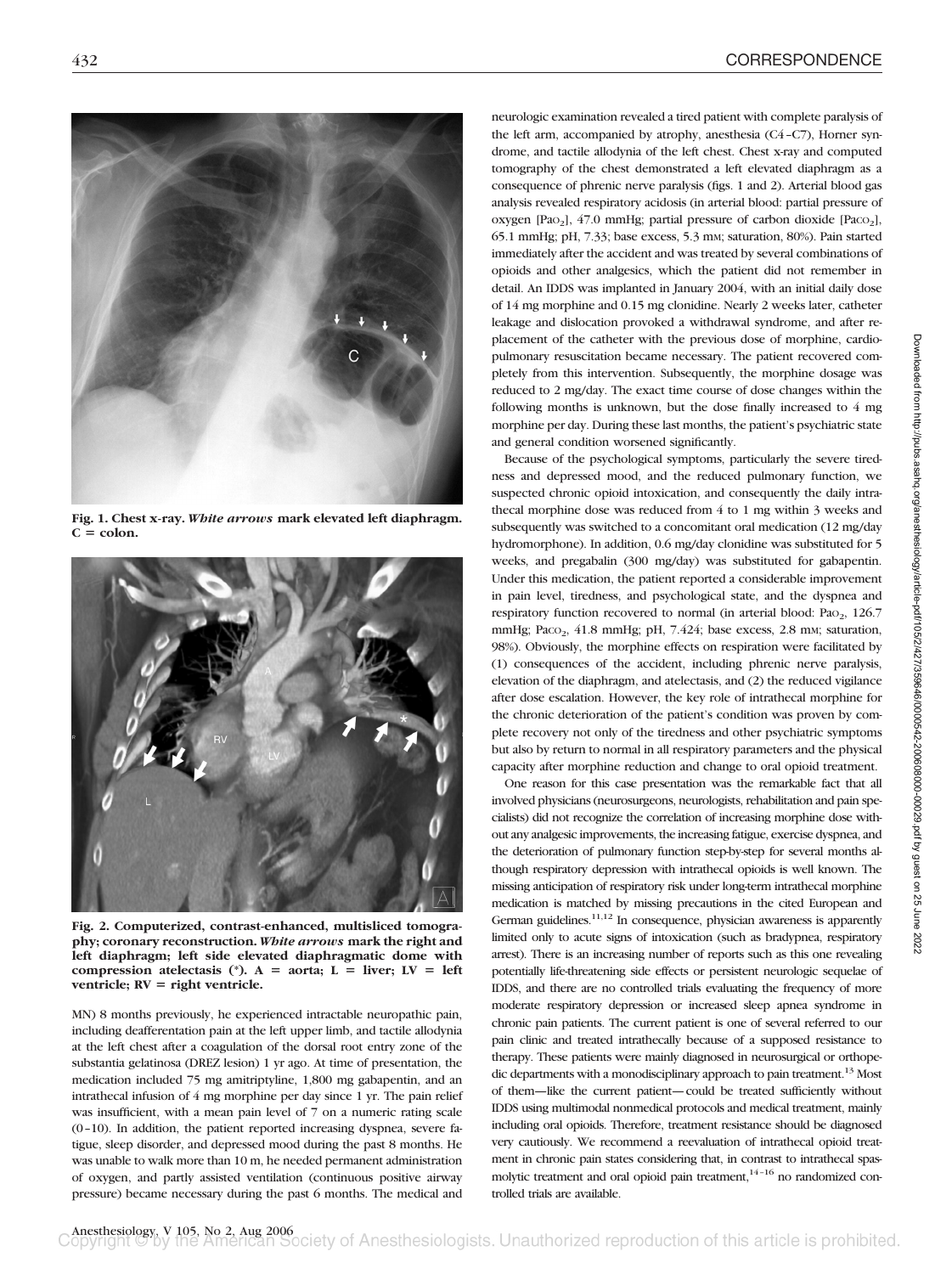**Andrea Scherens, M.D.,\* Thomas Kagel, M.D., Michael Zenz, M.D., Ph.D., Christoph Maier, M.D., Ph.D.** \*University Hospital, BG-Kliniken Bergmannsheil, Bochum, Germany. andrea.scherens@rub.de

## **References**

1. Smith TJ, Staats PS, Deer T, Stearns LJ, Rauck RL, Boortz-Marx RL, Buchser E, Catala E, Bryce DA, Coyne PJ, Pool GE, Implantable Drug Delivery Systems Study Group: Randomized clinical trial of an implantable drug delivery system compared with comprehensive medical management for refractory cancer pain: Impact on pain, drug-related toxicity, and survival. J Clin Oncol 2002; 20:4040–9

2. Angel I, Gould H, Carey M: Intrathecal morphine pump as a treatment option in chronic pain of nonmalignant origin. Surg Neurol 1998; 49:92–9 3. Chaney MA: Side effects of intrathecal and epidural opioids. Can J Anaesth

1995; 42:891–903 4. Ko S, Goldstein DH, Van Den Kerkhof EG: Definitions of "respiratory

depression" with intrathecal morphine postoperative analgesia: A review of the literature. Can J Anaesth 2003; 50:679–88

5. Chrubasik S, Senninger N, Chrubasik J: Treatment of pain with peridural administration of opioids. Chirurg 1996; 67:665–70

6. Wallace M, Yaksh TL: Long-term spinal analgesic delivery: A review of the preclinical and clinical literature. Reg Anaesth Pain Med 2000; 25:117-57

7. Hassenbusch S, Stanton-Hicks M, Covington E, Walsh J, Guthrey D: Longterm infusions of opioids in the treatment of neuropathic pain. J Pain Symptom Manage 1995; 10:527–43

9. Nitescu P, Dahm P, Appelgren L, Curelaru I: Continuous infusion of opioid and bupivacaine by externalized intrathecal catheters in long-term treatment of "refractory" nonmalignant pain. Clin J Pain 1998; 14:17–28

10. Anderson VC, Burchiel KJ: A prospective study of long-term intrathecal morphine in the management of chronic nonmalignant pain. Neurosurgery 1999; 44:289–300

11. Gybels and the Task Force of the EFIC: Neuromodulation of pain: A consensus statement. Eur J Pain 1998; 2:203–9

12. Harke H, Rosenow E, Tronnier V, Fromme C, Deynet G, Gretenkort P, Buschman D, Rohr P, Ladleif HU, von Glinski E, Schutze G, Schultze R, Keller HL, Kniesel B, Pfeifer R, Lux E: Standardisierung invasiver neuromodulatorischer Verfahren. Schmerz 2003; 17:44–9

13. Kindler D, Maier C, Kagel T, Schulz S, Weiss T, Zenz M: Neurologische Komplikationen und Wirkverlust unter intrathekaler Schmerztherapie. Schmerz 2005; 19:144–55

14. Kalso E, Edwards JE, Moore RA, McQuay HJ: Opioids in chronic noncancer pain: Systematic review of efficacy and safety. Pain 2004; 112:372–80

15. Dario A, Scamoni C, Picano M, Casagrande F, Tomei G: Pharmacological complications of the chronic baclofen infusion in the severe spinal spasticity: Personal experience and review of the literature. J Neurosurg Sci 2004; 48: 177–81

16. Dario A, Tomei G: A benefit-risk assessment of baclofen in severe spinal spasticity. Drug Saf 2004; 27:799–818

*(Accepted for publication April 17, 2006.)*

# Anesthesiology 2006; 105:433 © 2006 American Society of Anesthesiologists, Inc. Lippincott Williams & Wilkins, Inc. The Value of Simulation Training during Anesthesia Residency

*To the Editor:—*It is hard to measure the intangibles of skilled anesthesia management such as leadership, planning, and dynamic problem solving, let alone to link them unequivocally to specific patient outcomes. Although simulation training has been advanced as a method to help develop crisis management and other "nontechnical" skills, proof of this link is currently incomplete.<sup>1-3</sup> However, a recent example may highlight the value of simulation training during anesthesia residency with respect to these issues. On a recent international medical trip, the operating room's sole oxygen supply, an H-cylinder, was accidentally knocked over, severely damaging its regulator and causing a high-pressure leak necessitating its immediate removal. Because oxygen was the only gas supplied to the anesthesia machine, all fresh gas flow to the anesthetized and paralyzed patient ceased, and the oxygen supply alarm sounded.

Options at this point included (1) hand ventilation through the circuit (taking advantage of a functional carbon dioxide–absorbing system), but diluting the alveolar anesthetic level and risking wastage of oxygen through small leaks in the circuit, or (2) apneic oxygenation from a quiescent circuit. The latter was chosen, because it would be the means most likely to maintain alveolar anesthetic and oxygen levels while freeing hands to prepare for an intravenous anesthetic. Accordingly, further ventilation was temporarily suspended, and the sidestream carbon dioxide sampling line was disconnected and capped (so as not to waste oxygen from the circuit). Fortunately, a pulse oximeter was available.

The personnel management of this situation focused on dispatching others to obtain a self-inflating ventilation bag from the recovery room (the one and only such device in the entire hospital) and making preparations for an intravenous anesthetic, while seeking a replacement for the damaged oxygen pressure regulator. In this particular event, the patient experienced 6 –7 min of apnea and remained anesthetized while maintaining oxyhemoglobin saturations of 100%.

When faced with an oxygen supply loss, the near explosion of an unsecured cylinder, and a loud alarm, one's first instinct may be to vigorously ventilate the patient. However, by closing the pressure relief

valve and discontinuing sidestream carbon dioxide analysis, one can ensure a 4- to 15-min oxygen supply (depending on fraction of inspired oxygen, functional residual capacity, and patient metabolism). It is not clear how long it would have taken to sort through these options from first principles under these difficult conditions without previous exposure to a similar problem during a crisis simulation course in residency (Anesthesia Crisis Resource Management, Stanford University School of Medicine, Stanford, California).4–6 In this course, trainees manage both common and novel operating room complications, allowing them to develop templates for technical and behavioral responses to such situations. The use of high-fidelity human patient simulators and recreated operating room environments in courses such as this capture both the stress and the immediacy of real patient emergencies and, ideally, provide the first exposure to plausible catastrophes in a setting where no patients' lives are at risk. When a potentially catastrophic oxygen supply failure arose in real life, its management seemed relatively routine because, virtually speaking, I'd been there before.

**Geoffrey K. Lighthall, M.D., Ph.D.,** Stanford University School of Medicine, Stanford, California. geoffl@stanford.edu

## **References**

1. Chopra V, Gesink BJ, de Jong J, Bovill JG, Spierdijk J, Brand R: Does training on an anaesthesia simulator lead to improvement in performance? Br J Anaesth 1994; 73:293–7

2. Yee B, Naik VN, Joo HS, Savoldelli GL, Chung DY, Houston PL, Karatzoglou BJ, Hamstra SJ: Nontechnical skills in anesthesia crisis management with repeated exposure to simulation-based education. ANESTHESIOLOGY 2005; 103:241–8

3. DeVita MA, Schaefer J, Lutz J, Dongilli T, Wang H: Improving medical crisis team performance. Crit Care Med 2004; 32 (suppl):S61–5

4. Gaba DM: Improving anesthesiologists' performance by simulating reality. ANESTHESIOLOGY 1992; 76:491–4

5. Gaba DM, DeAnda A: A comprehensive anesthesia simulation environment: Recreating the operating room for research and training. ANESTHESIOLOGY 1988; 69:387–94

6. Howard SK, Gaba DM, Fish KJ, Yang G, Sarnquist FH: Anesthesia crisis resource management training: Teaching anesthesiologists to handle critical incidents. Aviat Space Environ Med 1992; 63:763–70

*(Accepted for publication April 17, 2006.)*

Salary support was provided by Veterans Affairs Medical Center, Palo Alto, California.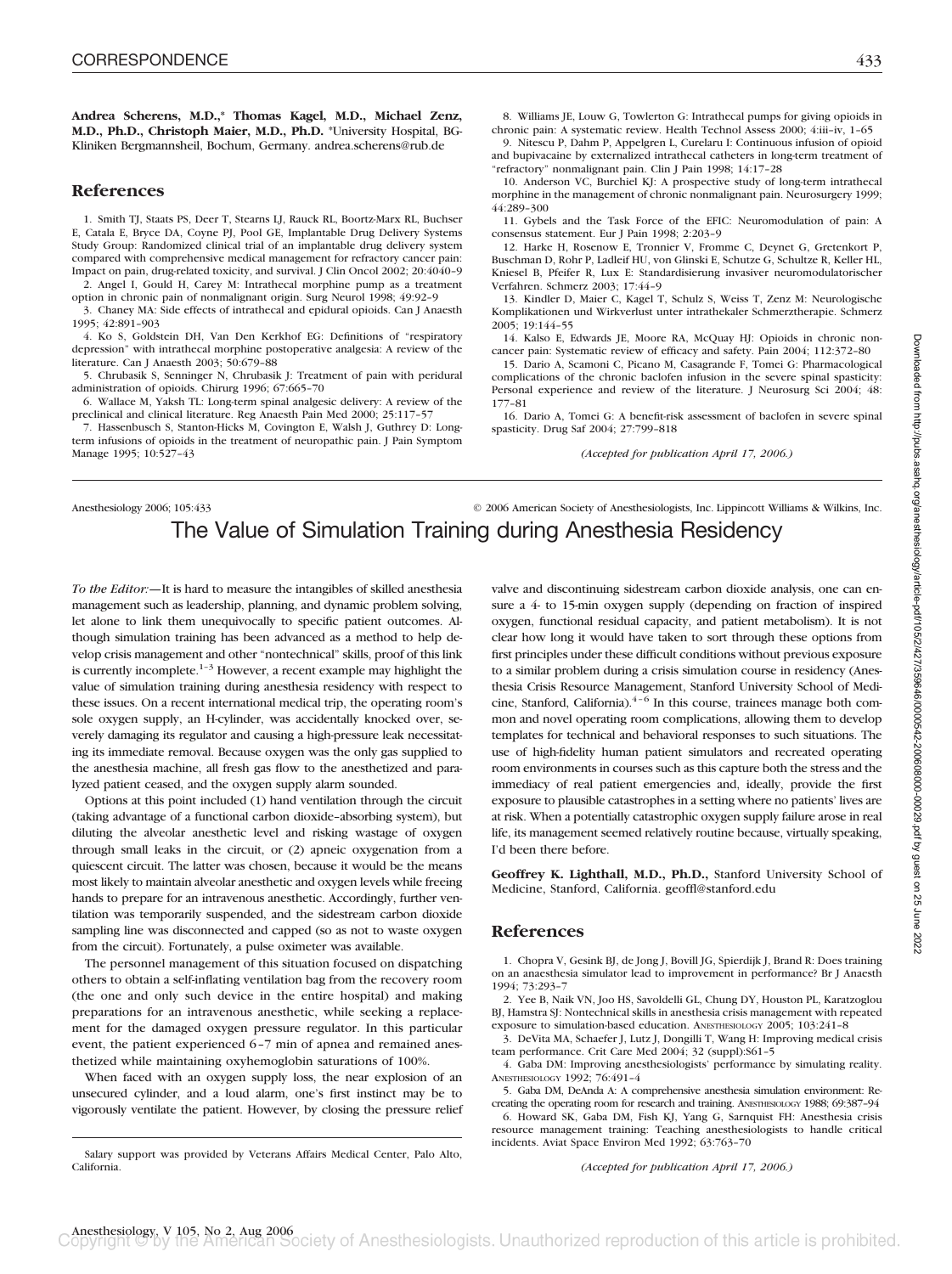Anesthesiology 2006; 105:434–5 © 2006 American Society of Anesthesiologists, Inc. Lippincott Williams & Wilkins, Inc.

# Tubing Misload Allows Free Flow Event with Smart Intravenous Infusion Pump

*To the Editor:—*The use of "smart" intravenous infusion pumps incorporating microcomputer technology holds the promise of safer medication administration and is endorsed by ECRI (formerly the Emergency Care Research Institute).1 A sophisticated feature of smart pumps is the medication library for particular patient types or care venues. Drugs in the library are given absolute (hard) or advisory (soft) preprogrammed dosing limits. The user selects the appropriate library, drug, and concentration, thereby invoking the limits for that medication. If a limit is breached, an alarm is both seen and heard. An "anesthesia mode" within each library allows prolonged pause, alarm management, and dose limits specific for the operating room.

After an intensive multidisciplinary study that included review of safety data, a return-on-investment analysis, a failure mode and effects analysis, and a usability trial, the University of Wisconsin Hospital and Clinics selected and implemented the Alaris Medley Medication Safety System intravenous pump (ALARIS Medical Systems, Inc., San Diego, CA) in October 2003. Before use in the operating room, training to highlight pump safety features, setup, programming, and capabilities was mandated for all anesthesia providers.

The failure mode and effects analysis team was aware, *via* an Internet discussion group and discussions with the manufacturer, of reports describing incorrect loading of the pumping segment of the Alaris intravenous tubing. Two types of misloads involving a hard plastic upper fitment were described. The first resulted from lifting the upper fitment as the pump door was closed, thereby stretching the silicone plastic pumping segment, typically causing an underinfusion. The second type of misload was less well understood and difficult to reproduce. It was thought to involve trapping the upper fitment in a tilted position as the pump door was closed. Because of these reports, preimplementation training specifically focused on correctly loading the upper fitment.

Three weeks after pump implementation, a 58-yr-old man presented for elective coronary revascularization as the first case of the day. Preoperative anesthesia equipment setup included Alaris intravenous pumps mounted at eye level to facilitate reading the programming screen. One tubing set was primed with nitroglycerin, the roller clamp was closed, the tubing was loaded, and the pump module door was closed and latched. The pump was turned on; the infusion was programmed and placed into prolonged pause as indicated by a yellow light at the top of the pumping module. The tubing was connected to a primed carrier fluid system that included a stopcock manifold (Merit Medical Systems, Inc. South Jordan, UT) and narrow bore extension tubing (Arrow International Inc., Reading, PA). Roller clamps and manifold stopcocks were opened to allow immediate initiation of therapy as necessary; however, the extension tubing that would eventually connect the manifold to the patient's central venous line remained clamped.

The patient was brought to the operating room. After induction of anesthesia and preparation for surgery, the extension tubing from the manifold was connected to the infusion port of the central venous catheter (MAC; Arrow International, Inc.). Later, the clamp on the extension tubing was opened to allow the slow infusion of carrier fluid *via* the manifold.

Almost immediately, and for no readily apparent reason, the patient's

arterial pressure decreased and required repeated treatment with bolus administration of vasopressors by syringe. Transesophageal echocardiography revealed a marked decrease in left ventricular end-diastolic volume and function. The blood pressure recovered within minutes. Only then was the nitroglycerin bottle supplying the infusion pump found to be completely empty. A free-flow malfunction of the pump was suspected.

Close examination of the nitroglycerin pump module revealed a gap at the top of the door (fig. 1). The pump in question was removed and sequestered. Surgery proceeded without incident. Postoperatively, the patient was found to be neurologically at baseline and without untoward sequelae.

The sequestered pump was photographed, and the databases within the control and pump module were downloaded. Visual examination revealed that part of the intravenous tubing, the upper fitment, a molded hard plastic flange designed to be loaded from above into a recess, had been "front loaded" and held in place by the flange as the door was closed. The door closed sufficiently to latch and to open the flow-stop slide clamp below the pumping mechanism. The tubing flange held the door away from the reticulating finger pumping mechanism that normally sequentially occludes the tubing and controls flow. When the tubing is loaded as designed and the pump is off or paused, the fingers press the tubing against the door and completely prevent flow. In this event, the reticulating fingers could not reach the door, the tubing was not occluded, and free flow occurred.

Review of the downloaded pump databases revealed that during the setup, the pump alarmed twice before the audio and visual alarm indicators were cancelled when the pump was placed in prolonged pause. The alarm message displayed was "Fluid side occlusion."

Three issues are particularly concerning. First, the failure mode and effects analysis conducted before the implementation of the pumps was lengthy and thorough but did not predict the failure mode causing



**Fig. 1. The Alaris Medley Medication Safety System intravenous pump viewed from above. The** *black arrow* **indicates the door gap caused by "front loading" the hard plastic upper fitment. The** *white arrow* **indicates a normal door gap on another pumping module.**

Supported by grant No. 1 UC1 HS014253-01 from the Agency for Healthcare Research and Quality, Rockville, Maryland (Principal Investigator: Dr. Carayon), and the University of Wisconsin Department of Anesthesiology, Madison, Wisconsin. Dr. Schroeder visited ALARIS Medical Systems, Incorporated, as a member of a team representing the University of Wisconsin Hospital in May 2003 at the expense of Alaris. In August 2005, Dr. Schroeder became a consultant to Cardinal Health, Incorporated. The opinions expressed are those of the authors and not do not necessarily reflect those of Cardinal Health, Incorporated, or its affiliates.